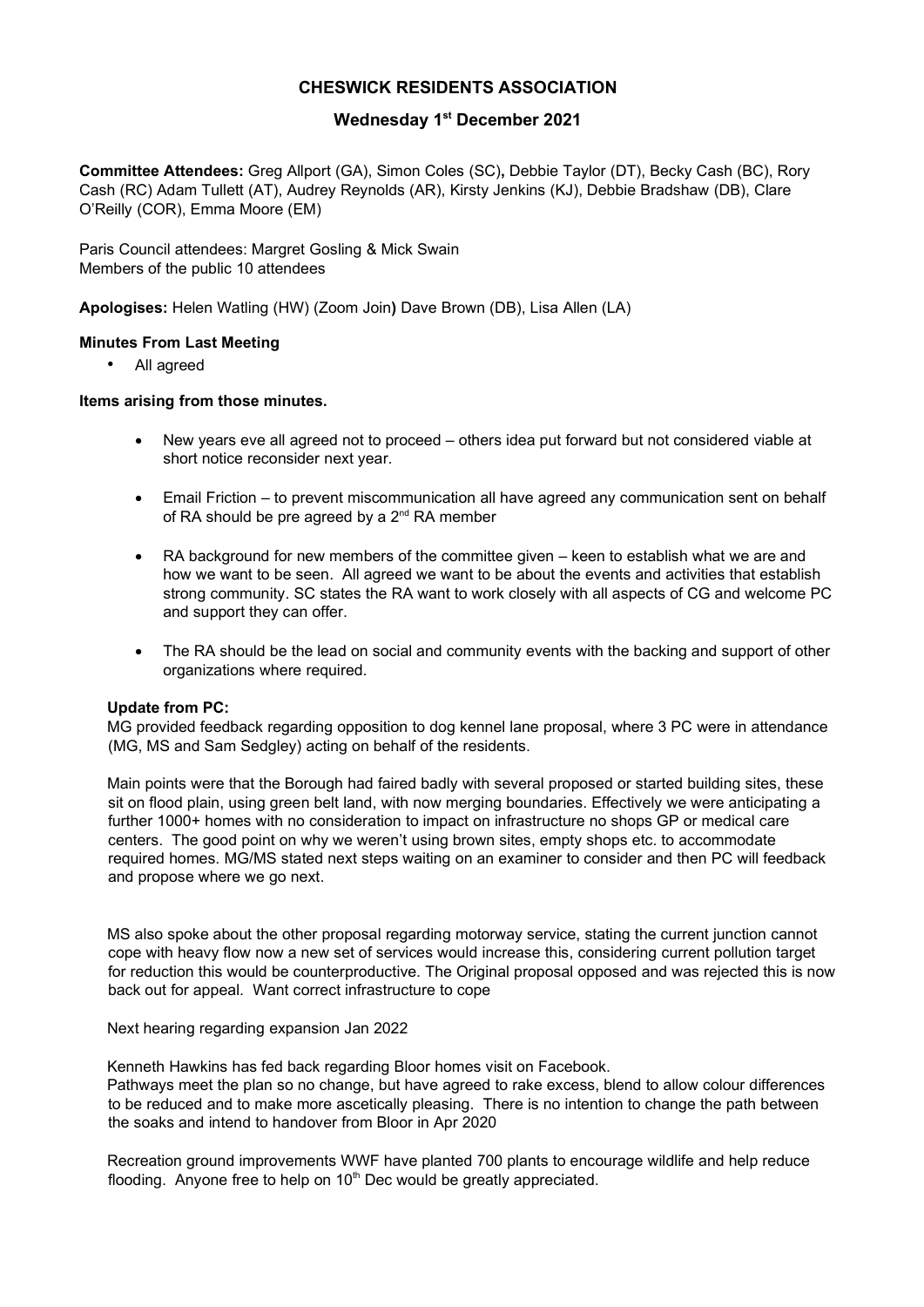Year 6 attended an educational visit this week led by Jake, helping children understand what we hoping to achieve. The ponds have been fenced off to help with residents concerns over safety and restricting access whilst plants establish. Residents have asked for a depth of water sign? Is this possible?

Discussion regarding a play kitchen to be added which had received mixed views, should go back to the rec committee meeting, possibly raised the thoughts of a Fort but still not great support.

It was suggested to look at Severn Trent funding to support rec improvements as we live on flood plain so could put in good evidence for support.

Nothing to be raised by Residents in the room.

DT put forward Louisa Gold for Residents support flowers as she has broken hip

Ed Norm garden maintenance added chipped path to the Forest School free of charge.

The point was raised the school used to use the mount, any ideas why school don't use the mount?

# Craft Fayre

Happening on 5<sup>th</sup> Dec, Notices are out, leaflet drop covered, marquee arriving on 2nd Dec there is concerns about who will look after it and if it will be used by locals for shelter in the evenings, can residents help support and keep eyes on it

Agreed tables: Candles, Chocolates, craft goods, raffle PTA table.

Amy our Brownie leader will be our first Aider for the day, we will be provided with ear piece and HiVis jackets. Brownies will be helping clearing down. KJ offered additional first aid kits left over from last event if required.

BC and DT will be looking after the bus taking tickets at site and ensuring smooth hand over 75 tickets sold and additional ones will be available on the day in the tea room.

Food offering being supplied by Phil Breeze in the car park, pizza, chips, hot dogs and burgers.

KJ will be covering Marquee, bar hot choc baileys

Open Mic will be happening between 1-3, 16:30 potential fire breather, KJ recommended that the fire breather will be behind the fence in the pub.

10am set up 11am Kitchen being covered Need help with tidy up Close at 5 when Santa arrives and move people onto the pub

VHMC will be putting decs up, will need litter pickers which GA can supply the equipment.

Need to reminder for car park closure

Elfie board to be supplied to take photo's

Cheswick green Ale arriving on Friday all proceeds going to charity, KJ concerned over settling discuss with PC.

### Car park

3 owners, 2 currently agreed to split cost of carpark renewal. Waiting on the  $3<sup>rd</sup>$  to confirm action.

The area around the shops is showcase of village and car park front area looks untidy. A few shop owners were unwilling to contribute in the past.